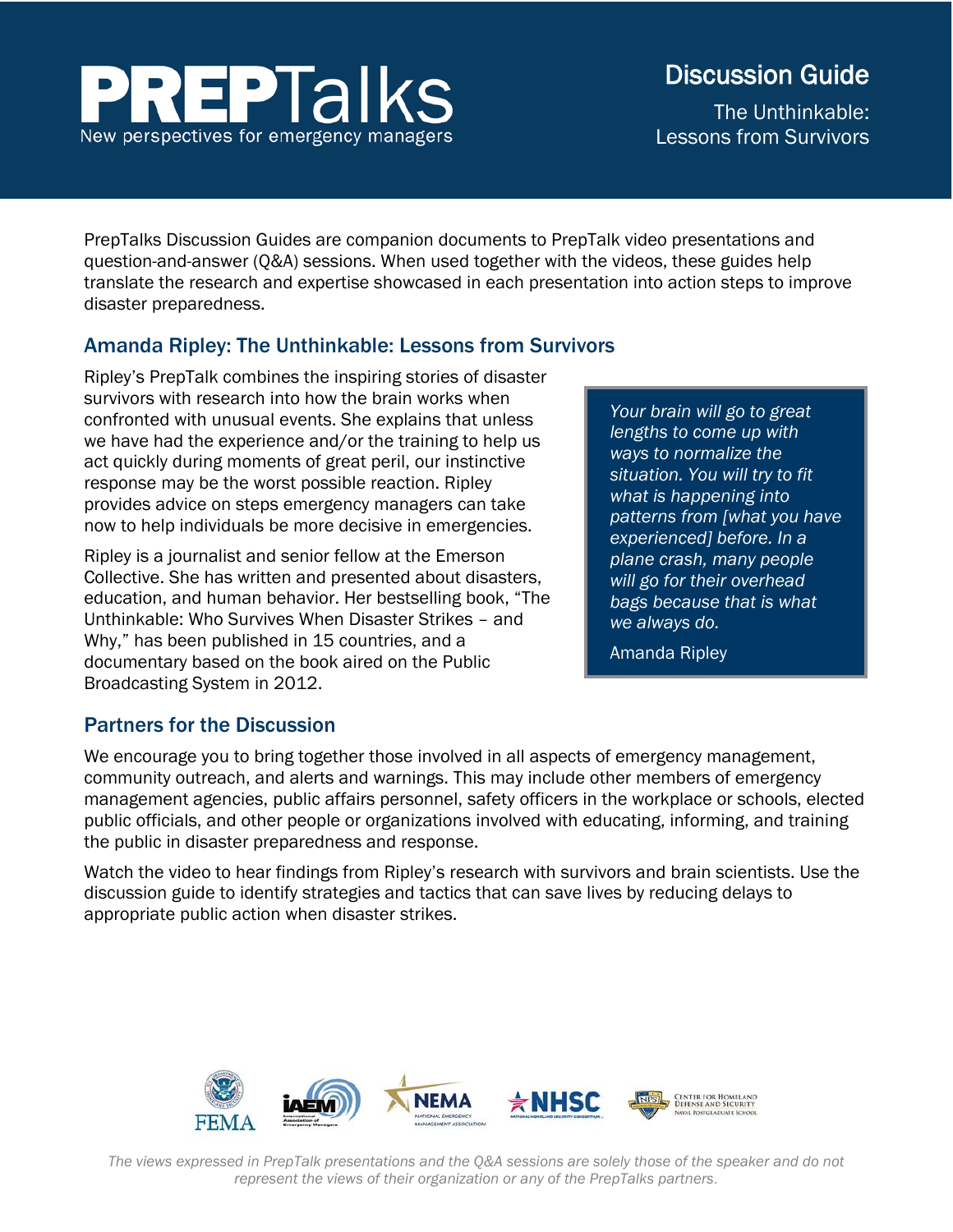

## Discussion Prompts

#### Topic 1: Planning for the Public's Real Response

Ripley presents personal stories to highlight the three phases that most people will go through as a disaster is happening and in the moments after.

- **Denial:** Our brains want to normalize situations to fit what is happening into patterns of things that we have experienced previously. If we don't have training or experience in a particular emergency, we will create a non-disaster context that seems to make sense.
- Deliberation: The deliberation, or "milling," phase is when people want to confirm the danger and potential actions with others and seek more information. Having knowledge and training in how to respond to a hazard will allow the brain to cognitively respond to the disaster much faster and reduce the time spent in deliberation.
- **Decisive Moment: This moment occurs when** individuals accept the reality of the situation and decide to act (or not).

Although preparing and training is useful for any hazard, research shows that the percentage of people who believe preparing helps and the percentage of people who believe they can respond vary considerably by hazard.

Thinking about the three phases of human reaction and the likely hazards in your community, use the following prompts to focus your discussion:

- How well do the people in your community understand the hazards they may face? How well do individuals know the warning signs and the best protective actions? Do people believe that preparing helps and that they can respond? Are there segments of your population that are more likely not to know this information?
- Are there less familiar hazards that should be included in public education activities, such as threats from an active shooter, explosive devices, or a radiation or chemical event?

*The more you have a sense of what you can do the less likely that fear will shut down your response. A little fear is good, but too much will shut down your cognitive response.* 

#### Amanda Ripley



*[Source: Preparedness in America,](https://www.fema.gov/media-library-data/1409000888026-1e8abc820153a6c8cde24ce42c16e857/20140825_Preparedness%20in%20America_August%202014%20Update_508.pdf) 2014*







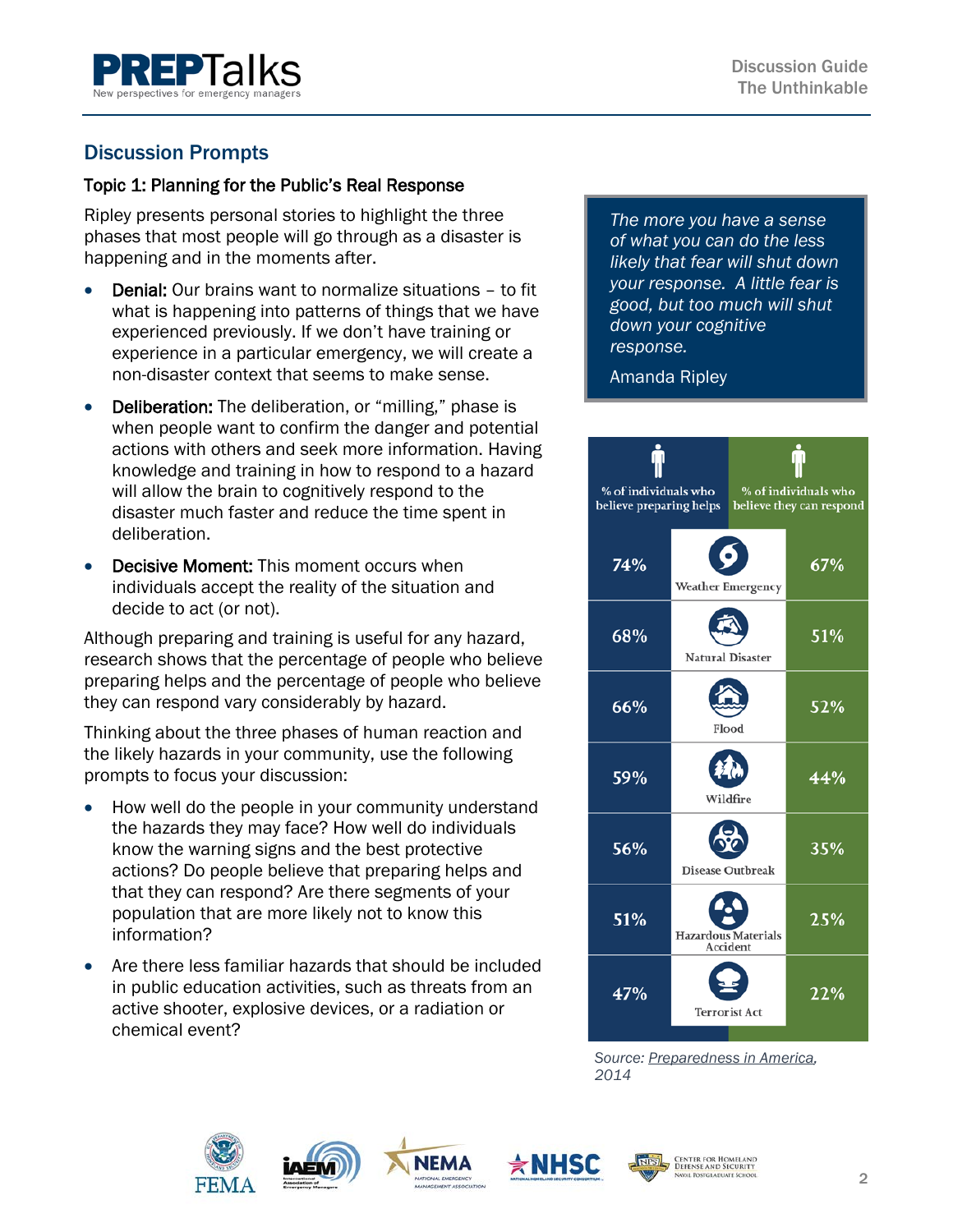

- How do your messages and your outreach encourage individuals' belief that they are empowered to take action, and a belief that those actions can save their lives?
- Identify people in your community who have experienced disasters or life-threatening emergencies and invite them to tell their stories in community settings. Hearing from a disaster survivor gives people a personal connection to unthinkable events and provides a conversation starter for preparedness actions.

#### Topic 2: Address the Unthinkable: Increase Training and Drills to Improve the Public's Response

Ripley shares how people who have experienced disasters, who have learned about warning signs and response actions, or who have participated in drills will likely take faster, more effective, immediate action. Discuss ways that you can encourage more people in your community to conduct drills and offer training in the workplace, in neighborhoods, at school, and in faith-based settings.

Discuss ways that you can incorporate the resources below in community outreach:

- Life-threatening emergencies can happen fast, and emergency responders aren't always nearby. FEMA's training, **You Are the Help** [Until Help Arrives,](https://community.fema.gov/until-help-arrives) focuses on five actions that can save lives: call 9-1-1, protect the injured from further harm, stop any bleeding, position the injured so they can breathe, and provide comfort. The Department of Homeland Security's [Stop the Bleed](https://www.dhs.gov/stopthebleed) campaign provides an infographic to teach people what steps to take for bleeding trauma. Include this training, as well as cardiopulmonary resuscitation (CPR), in your outreach efforts. Collaborate with the [American Red Cross](https://www.redcross.org/take-a-class) and other training providers.
- Your community may already have activities around [National Weather Service \(NWS\) severe weather weeks,](http://www.nws.noaa.gov/om/severeweather/severewxcal.shtml) and there are many initiatives with materials to help increase community preparedness including FEMA's [National Seasonal Preparedness Messaging Calendar,](https://www.ready.gov/calendar) the [NWS Storm Ready®](https://www.weather.gov/stormready/) Program, and National Fire Protection Association's (NFPA) [Wildfire Community](https://www.nfpa.org/public-education/campaigns/national-wildfire-community-preparedness-day)  [Preparedness Day.](https://www.nfpa.org/public-education/campaigns/national-wildfire-community-preparedness-day) Think about how you can use these resources to encourage individuals to prepare and to practice the protective actions that can help them stay safe in a disaster. And be sure to include outreach for incidents that aren't caused by weather, [installing](https://www.redcross.org/sound-the-alarm)  [smoke alarms](https://www.redcross.org/sound-the-alarm) and practicing household evacuation from house fires - [especially important for children,](http://minnesota.cbslocal.com/2016/02/22/do-your-kids-know-how-to-react-to-a-smoke-alarm) and [active shooter drills.](https://www.dhs.gov/active-shooter-preparedness)

*If you are in charge of emergency management you need to deputize information. You need to make sure everybody in your office building knows what the warning signs are [for the disaster], that they have gone down the stairs, and that they have trained for it physically.*

Amanda Ripley





**NEMA** 



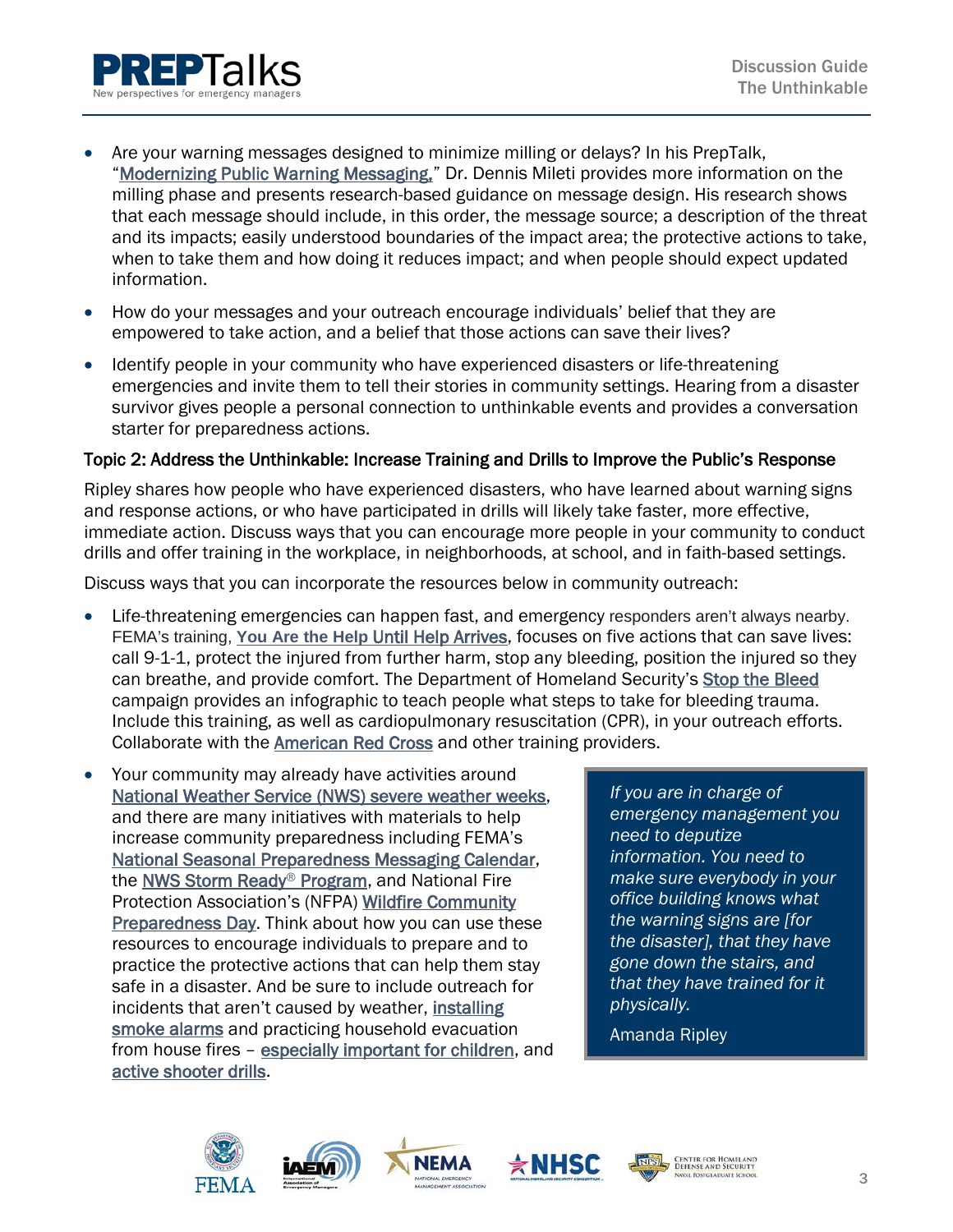

- How can you encourage businesses, homeowners associations, faith-based organizations, and other community organizations to conduct drills with their employees? How can you work with chambers of commerce or business improvement districts to encourage more training and drills? Research has shown that households are more likely to have taken preparedness steps if they have been exposed to disaster preparedness training at work. FEMA *Prepare Your Organization Playbooks* are self-guided, step-by-step playbooks to help organizations hold preparedness discussions, drills, and tabletop exercises for six different hazards [\(earthquake,](https://www.fema.gov/media-library-data/1409865580490-e83e2d1b906d35cc766477cb9459ca0e/prepareathon_playbook_earthquakes_final_090414_508a.pdf) [flood,](https://www.fema.gov/media-library/assets/documents/98407) [hurricane,](https://www.fema.gov/media-library-data/1409933369110-5d82e4e75ba272f6cefd656ff190c422/prepareathon_playbook_hurricane_final_090414_508.pdf) [tornado,](https://www.fema.gov/media-library-data/1409936139924-14f8f593c82cf0ee0384701252b30995/prepareathon_playbook_tornado_final_090414_508.pdf) [wildfire](https://www.fema.gov/media-library-data/1409937019793-e22ea047bb7d748194b5e1cf96f31d9a/prepareathon_playbook_wildfire_final_090414_508.pdf) and [winter storm\)](https://www.fema.gov/media-library-data/1409866131999-cd67474088f6e1eef8997242f261ed1a/prepareathon_playbook_winter_storms_final_090414_508a.pdf).
- To what extent do you encourage participation of the whole community in your current exercises? Consider hosting a whole community tabletop exercise. FEMA has developed whole community tabletop exercises for six hazards (earthquake, flood, hurricane, tornado, wildfire, [and winter storm\)](https://www.fema.gov/media-library/assets/documents/100098).
- Ripley tells the compelling story of Tilly Smith, the 10-year-old girl who saved people from the 2004 tsunami in Thailand. A video interview with Tilly is available at [https://www.youtube.com/watch?v=V0s2i7Cc7wA.](https://www.youtube.com/watch?v=V0s2i7Cc7wA) What is your community doing to include youth of all ages in your preparedness education and activities? Resources for youth preparedness are available at [https://www.ready.gov/youth-preparedness.](https://www.ready.gov/youth-preparedness)

#### Recommended Next Steps

- Work with your team to revise plans and processes to account for the phases of public response: denial, deliberation and decisive action.
- Update community education and outreach plans to minimize the public's denial and deliberation stages by increasing awareness of warning signs of different hazards and knowledge of the appropriate protective actions for each hazard. Include people who have experienced disasters in your outreach.
- Encourage community leaders to hold trainings and drills in the workplace, neighborhoods, faith-based settings, and schools. Include community members in government organized preparedness exercises.
- Strengthen your volunteer response programs like [Community Emergency Response Teams,](https://www.ready.gov/community-emergency-response-team) and [Medical](https://mrc.hhs.gov/HomePage)  [Reserve Corps.](https://mrc.hhs.gov/HomePage) These programs increase the number of people in your community who can be "deputized" to assist in disasters.

*It is regular people, your friends and family, your coworkers, who will be there for you in a disaster. Our best chance is to trust them with more information sooner, more transparency than we are comfortable with. Then we know we are doing it right.* 

Amanda Ripley